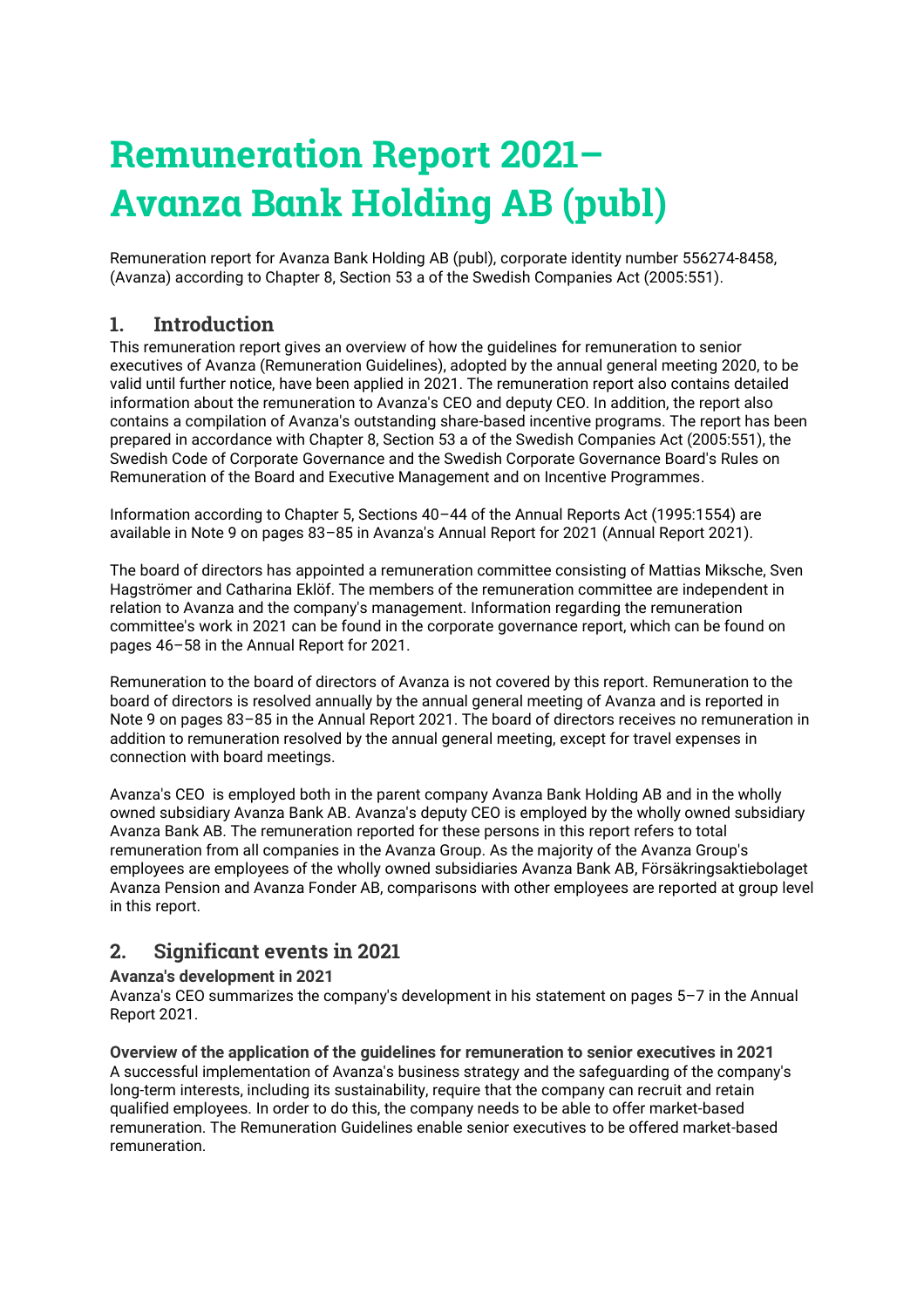According to the Remuneration Guidelines, the remuneration to the company's management must be market-based and may consist of a fixed cash salary, pension benefits and other benefits. In addition, the annual general meeting may - and regardless of the Remuneration Guidelines - resolve on, for example, share and share price-related remuneration or incentive programs based on warrants, as well as remuneration to the board of directors. The Remuneration Guidelines adopted by the annual general meeting 2020 to be valid until further notice can be found on pages 65–66 in the Annual Report 2021. The auditor's report on whether the Remuneration Guidelines have been followed is available on Avanza's website [www.avanza.se/ir.](http://www.avanza.se/ir)

The remuneration committee has evaluated the performance of the CEO and deputy CEO in 2021 and prepared the board of director's resolution on remuneration for these persons as well as for other persons in the company's management. Furthermore, the remuneration committee has reviewed the Remuneration Guidelines. The remuneration committee has also reviewed the company's remuneration structures and remuneration levels, including the company's incentive program. A longterm ownership interest in the company is encouraged through the possibility for the company's management to purchase warrants in the incentive programs that are directed to all employees.

In 2021, Avanza did not make any deviations from the decision-making process that, according to the Remuneration Guidelines, must be applied to determine the remuneration. Neither has Avanza deviated from the Remuneration Guidelines for special reasons.

Table 1 below sets out the total remuneration to Avanza's CEO and deputy CEO in 2021 (SEK

| Name of<br>director<br>(position)                   | Fixed remuneration* |                              | $\mathcal{P}$<br>Variable<br>remuneration*** | 3<br>Extraordinary<br>remuneration | 4<br>Pension<br>benefits | 5<br>Total<br>remuneration | 6<br>Portion of<br>fixed and<br>variable |
|-----------------------------------------------------|---------------------|------------------------------|----------------------------------------------|------------------------------------|--------------------------|----------------------------|------------------------------------------|
|                                                     | Base<br>salary      | Other<br>remunera-<br>tion** |                                              |                                    |                          |                            | remunera-<br>tion****                    |
| Rikard<br>Josefson<br>(CEO)                         | 7,003               | 697                          | 0                                            | $\mathbf{0}$                       | 2,981                    | 10,681                     | 100/0                                    |
| Gunnar<br>Olsson<br>(COO,<br>deputy<br>$CEO)$ ***** | 2,758               | 256                          | $\mathbf 0$                                  | $\mathbf{0}$                       | 841                      | 3,855                      | 100/0                                    |

#### **Table 1** – **Total remuneration to the CEO and the deputy CEO**

thousand).

\* Avanza's CEO is employed 50% in Avanza Bank Holding AB and 50% in the wholly owned subsidiary Avanza Bank AB, and thus receive 50% of their total salary from each company. Avanza's deputy CEO is employed by the wholly owned subsidiary Avanza Bank AB.

\*\* Refers to warrants financing (SEK 690,000 for the CEO and SEK 252,000 for the deputy CEO), health insurance (SEK 7,000 for the CEO respectively 4,000 for the deputy CEO). The warrants financing is an annual one-time payment of 10% of the executive's base salary, only intended for financing the acquisition of warrants in Avanza's incentive program. The warrants financing is conditional on the amount being invested in Avanza's incentive program and may be subject to repayment if the re-purchase of warrants is effected in accordance with the pre-emption agreement for the warrants.

\*\*\* Avanza does not apply variable remuneration for the CEO, deputy CEO, or other senior executives. As variable remuneration does not exist, it has not been relevant to use any opportunity to reclaim variable remuneration in accordance with agreements. \*\*\*\* Pension benefits in column 4 are based on the base salary and are premium based, and have therefore been counted as fixed remuneration in column 6.

\*\*\*\*\* The remuneration of the deputy CEO in this table refers to the total remuneration of the deputy CEO in 2021 but the position of deputy CEO has been held by different persons during the year. The position of deputy CEO was held in 2021 by Birgitta Hagenfeldt (1 January – 31 January) and Gunnar Olsson (1 February – 31 December).

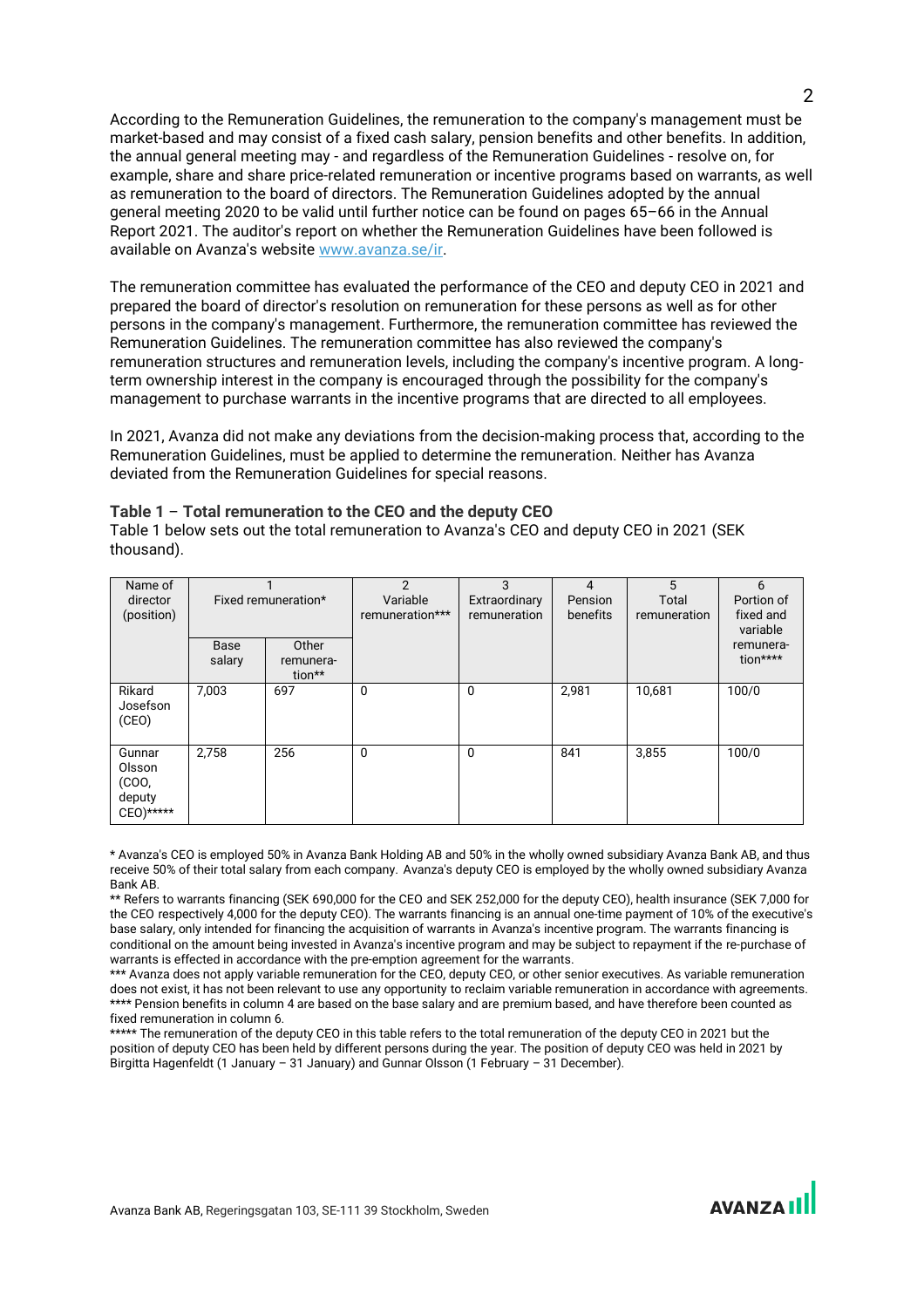#### **3. Share-based remuneration**

#### **Outstanding share and share-related incentive programs**

Avanza currently has three outstanding incentive programs where exercise of warrants can take place in the autumn of 2022, 2023 and 2024, respectively. The incentive programs are based on warrants issued to the wholly owned subsidiary Avanza Förvaltning AB for onward transfer to employees in the Avanza Group. Senior executives in Avanza, including the CEO and deputy CEO, have had the opportunity to acquire warrants in these incentive programs on market terms, like all other employees in the group. The incentive programs have been resolved by the annual general meeting of the company.

Two additional incentive programs were resolved by the annual general meeting 2021, but the onward transfer of warrants to employees in these two programs cannot take place until 2022 and 2023 respectively, as existing incentive programs expire. Exercise of warrants in the two incentive programs cannot be made until 2025 and 2026, respectively.

The warrants in the respective incentive program have been acquired on market terms with the application of established calculation models (Black & Scholes). Each warrant gives a right to subscribe for one new share in Avanza at a subscription price corresponding to an amount of 120 percent of the weighted average price of the completed trades in Avanza's shares on 29 August 2019 (Incentive program Warrants 2019/2022),on 27 August 2020 (Incentive program Warrants 2020/2023) and on 26 August 2021 (Incentive program Warrants 2021/2024). Subscription of shares with the warrants can take place on predetermined dates that occur approximately three years after the acquisition of the warrants.

Avanza's group management, which includes the CEO and deputy CEO, receives, unlike other employees in the Avanza Group, warrants financing for the acquisition of warrants (see Table 1 above for more information on warrants financing). As participation in the programs takes place on market terms and requires the investors' own investment, the incentive programs are not associated with any performance criteria.

One incentive program (Warrants 2018/2021) has expired in 2021. The warrants were acquired on market terms with the application of established calculation models (Black & Scholes). Each warrant gave a right to subscribe for one new share in Avanza at a subscription price corresponding to an amount of 120 percent of the weighted average price of the completed trades in Avanza's shares on 30 August 2018, i.e. SEK 101.40. Subscription of shares with the warrants could take place from 27 August 2021 up to and including 2 September 2021. All allotted warrants were exercised and a total of 617,748 shares were subscribed for with the warrants by the employees of the Avanza Group. The dilution of the total number of shares in the company as a result of the subscription of shares amounted to approximately 0.4%.

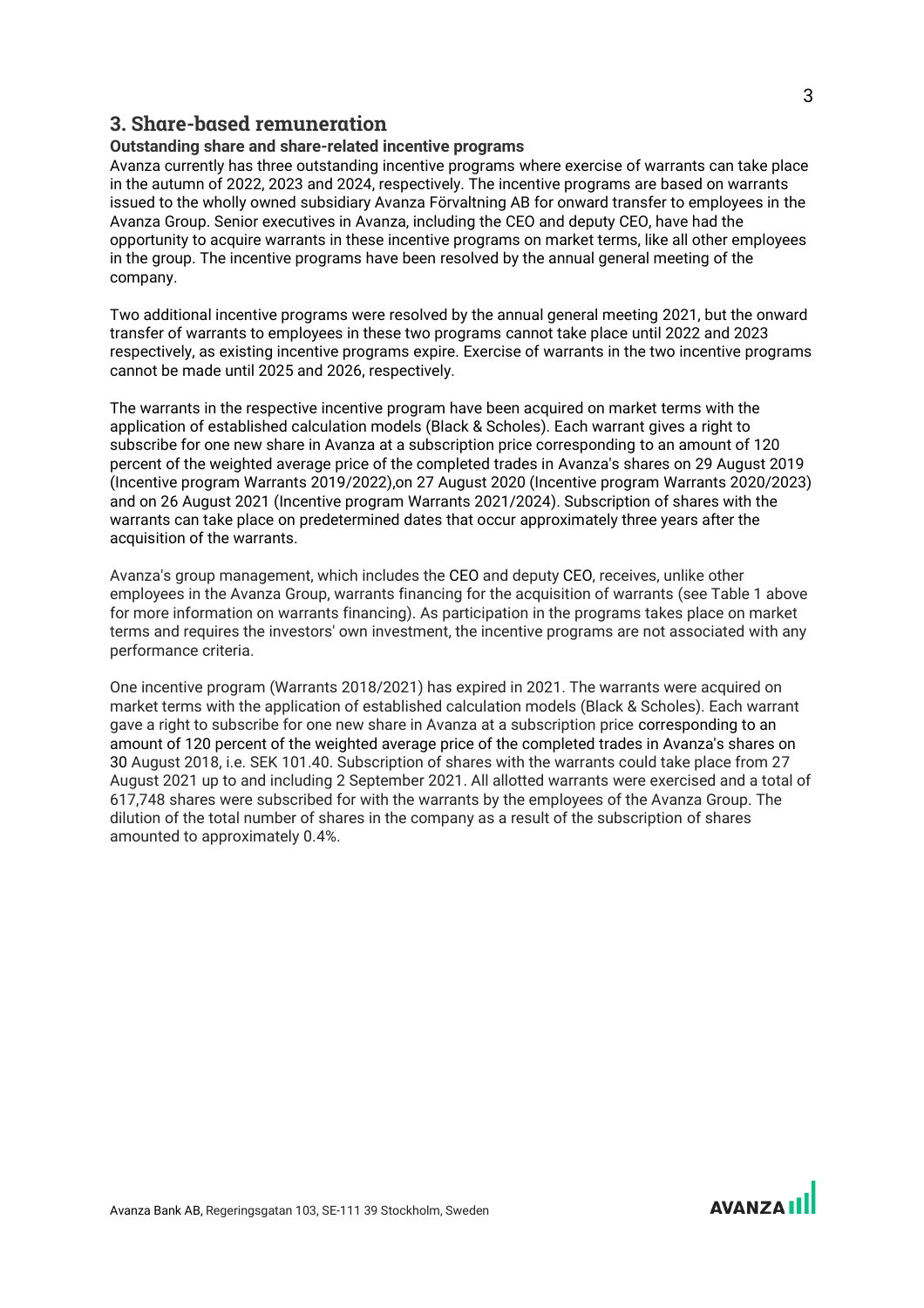| Name of<br>director,<br>position |                                      |                                                          | Principal terms and conditions of the warrant program  |                                                                                    | Information about the reported financial year       |                           |                                         |                                            |  |
|----------------------------------|--------------------------------------|----------------------------------------------------------|--------------------------------------------------------|------------------------------------------------------------------------------------|-----------------------------------------------------|---------------------------|-----------------------------------------|--------------------------------------------|--|
|                                  |                                      |                                                          |                                                        | Balance B/F                                                                        | During the year                                     |                           | Balance C/F                             |                                            |  |
|                                  | $\mathbf{1}$<br>Incentive<br>program | $\overline{2}$<br>Premium paid<br>& allotment<br>$date*$ | 3<br>Subscription<br>period /<br>subscription<br>dates | $\overline{4}$<br>Subscription<br>price &<br>subscription<br>dates for<br>shares** | 5<br>Warrants at<br>the<br>beginning of<br>the year | 6<br>Warrants<br>allotted | $\overline{7}$<br>Warrants<br>exercised | 8<br>Warrants<br>allotted &<br>outstanding |  |
|                                  | Warrants<br>2018/<br>2021            | SEK 7.35***<br>2018-08-30                                | 2021-08-27<br>until and<br>including<br>2021-09-02     | SEK 101.40***<br>2021-09-02                                                        | 49.700***                                           | $\Omega$                  | 49,700***                               | $\Omega$                                   |  |
| Rikard<br>Josefson.<br>CEO       | Warrants<br>2019/<br>2022            | <b>SEK 4.31</b><br>2019-08-29                            | 2022-08-26<br>until and<br>including<br>2022-09-01     | <b>SEK 94.80</b><br>Subscription<br>not yet<br>possible                            | 80,000                                              | $\Omega$                  | $\Omega$                                | 80,000                                     |  |
|                                  | Warrants<br>2020/<br>2023            | <b>SEK 9.86</b><br>2020-08-27                            | 2023-08-31<br>2023-10-26<br>2023-11-23                 | SEK 194.09<br>Subscription<br>not yet<br>possible                                  | 35,490                                              | $\Omega$                  | $\Omega$                                | 35,490                                     |  |
|                                  | Warrants<br>2021/<br>2024            | <b>SEK 17.54</b><br>2021-08-26                           | 2024-08-29<br>2024-10-31<br>2024-10-28                 | SEK 380.47<br>Subscription<br>not yet<br>possible                                  | $\Omega$                                            | 19,950                    | $\Omega$                                | 19,950                                     |  |
|                                  |                                      |                                                          |                                                        |                                                                                    | 165,190                                             | 19,950                    | 49,700                                  | 135,440                                    |  |

#### **Table 2A – Incentive programs based on warrants, CEO**

\* Premium rounded to two decimal places.

\*\* The subscription price may be subject to recalculation in accordance with the terms and conditions of the incentive programs.

\*\*\* Recalculated as a result of cash dividend and share split in accordance with the terms and conditions of the incentive program.

#### **Table 2B – Incentive programs based on warrants, deputy CEO**

| Name of<br>director,<br>position           |                           |                                         | Principal terms and conditions of the warrant program |                                                                  | Information about the reported financial year  |                      |                       |                                       |  |
|--------------------------------------------|---------------------------|-----------------------------------------|-------------------------------------------------------|------------------------------------------------------------------|------------------------------------------------|----------------------|-----------------------|---------------------------------------|--|
|                                            |                           |                                         |                                                       | Balance<br>B/F                                                   | During the year                                |                      | Balance C/F           |                                       |  |
|                                            |                           | $\mathfrak{p}$                          | 3                                                     | $\overline{\mathcal{A}}$                                         | 5                                              | 6                    | $\overline{7}$        | 8                                     |  |
|                                            | Incentive<br>program      | Premium<br>paid &<br>allotment<br>date* | Subscription<br>period /<br>subscription<br>dates     | Subscription<br>price &<br>subscription<br>dates for<br>shares** | Warrants at<br>the<br>beginning<br>of the year | Warrants<br>allotted | Warrants<br>exercised | Warrants<br>allotted &<br>outstanding |  |
|                                            | Warrants<br>2018/<br>2021 | SEK 7.35***<br>2018-08-30               | 2021-08-27<br>until and<br>including<br>2021-09-02    | SEK 101.40***<br>2021-09-02                                      | 13,518***                                      | $\Omega$             | 13,518***             | $\Omega$                              |  |
| Gunnar<br>Olsson, COO<br>and deputy<br>CEO | Warrants<br>2019/<br>2022 | <b>SEK 4.31</b><br>2019-08-29           | 2022-08-26<br>until and<br>including<br>2022-09-01    | <b>SEK 94.80</b><br>Subscription not<br>yet possible             | 30,180                                         | $\Omega$             | $\Omega$              | 30,180                                |  |
|                                            | Warrants<br>2020/<br>2023 | <b>SEK 9.86</b><br>2020-08-27           | 2023-08-31<br>2023-10-26<br>2023-11-23                | SEK 194.09<br>Subscription not<br>yet possible                   | 14,190                                         | $\Omega$             | $\Omega$              | 14,190                                |  |
|                                            | Warrants<br>2021/<br>2024 | <b>SEK 17.54</b><br>2021-08-26          | 2024-08-29<br>2024-10-31<br>2024-10-28                | SEK 380.47<br>Subscription not<br>yet possible                   | $\Omega$                                       | 10,260               | $\Omega$              | 10,260                                |  |
|                                            |                           |                                         |                                                       |                                                                  | 57,888                                         | 10,260               | 13,518                | 54,630                                |  |

\* Premium rounded to two decimal places.

\*\* The subscription price may be subject to recalculation in accordance with the terms and conditions of the incentive programs.

\*\*\* Recalculated as a result of cash dividend and share split in accordance with the terms and conditions of the incentive program.

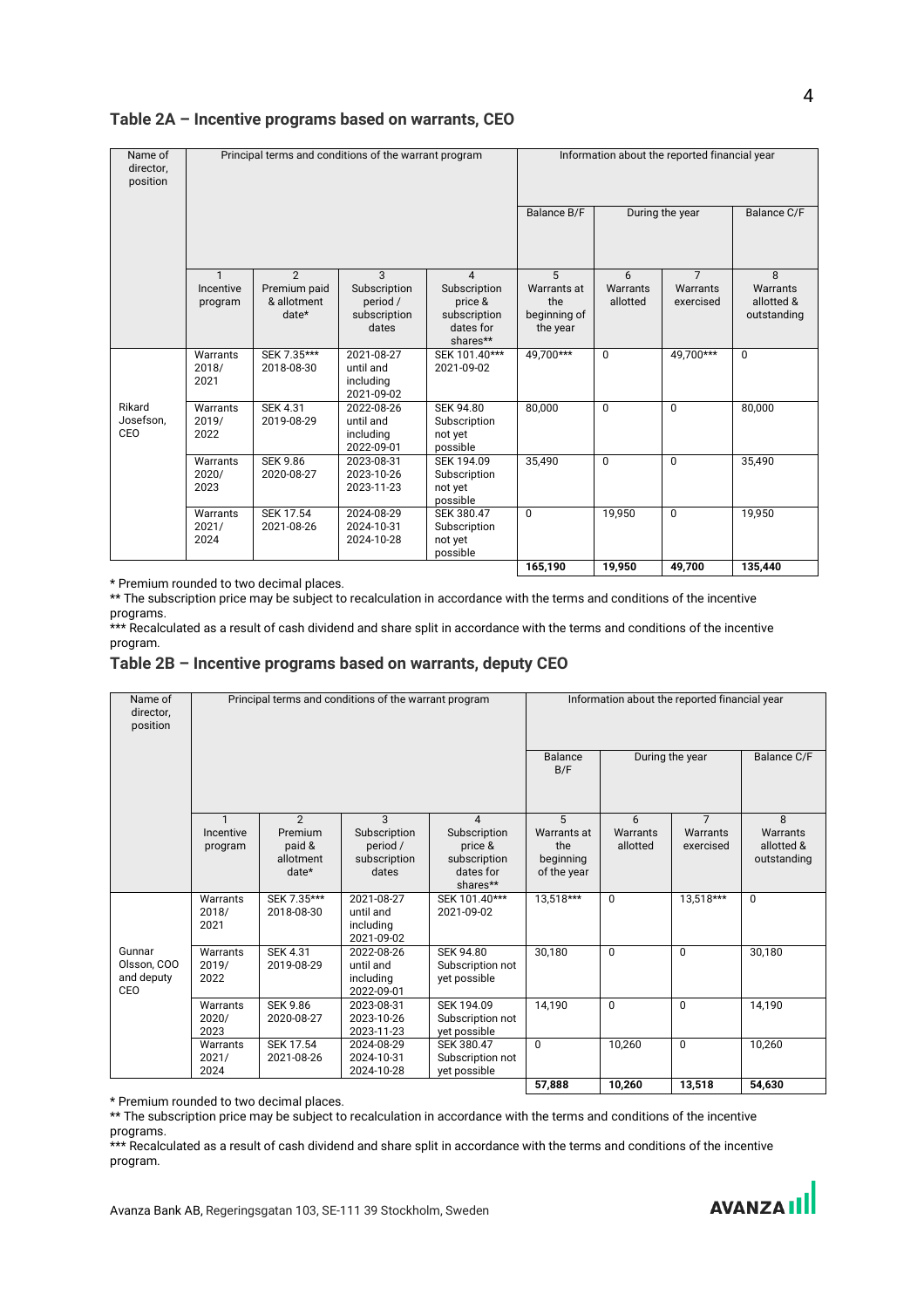# **4. Compliance with the Remuneration Guidelines and application of**

### **performance criteria**

The company's business strategy is to create long-term growth in operating income through strong customer growth through satisfied customers in combination with a scalable business model with the market's lowest cost to savings ratio. This enables continued development and creates shareholder value.

A successful implementation of the company's business strategy and the safeguarding of the company's long-term interests, including its sustainability, require the company to be able to recruit and retain qualified employees. In order to do this, the company needs to be able to offer marketbased remuneration.

Avanza does not apply variable remuneration for senior executives such as the CEO and deputy CEO. Therefore, there are no variable remuneration that is linked to certain performance criteria. Avanza's CEO and deputy CEO have individual goals that are related to the overall goals of the Avanza Group. These goals include areas such as customer satisfaction, shareholder interests and market reputation. The fulfillment of individual goals is evaluated annually by the remuneration committee and the board of directors, and forms, together with the board of directors' evaluation of the CEO's work, the basis for determining the remuneration to the CEO and deputy CEO for the coming year.

Because the CEO's and deputy CEO's individual goals are linked to the overall goals of the Avanza Group, these contribute to the company's business strategy and the safeguarding of the company's long-term interests.

The total remuneration to the CEO and deputy CEO in 2021 has been in accordance with Avanza's Remuneration Guidelines. In 2021, Avanza did not make any deviations from the decision-making process that, according to the guidelines, must be applied to determine the remuneration. Neither has Avanza deviated from the guidelines for specific reasons.

# **5. Comparison of the company's performance and changes in remuneration**

**Table 3 – change in remuneration and the company's performance during the last five reported financial years (RFY) (SEK thousand)** 

| Annual change                                                                                                                  | 2017 vs.<br>2016                       | 2018 vs.<br>2017                       | 2019 vs.<br>2018                       | 2020 vs.<br>2019                       | 2021 vs.<br>2020                       | <b>RFY 2021</b>                        |  |  |  |
|--------------------------------------------------------------------------------------------------------------------------------|----------------------------------------|----------------------------------------|----------------------------------------|----------------------------------------|----------------------------------------|----------------------------------------|--|--|--|
| Remuneration to<br>senior executives                                                                                           |                                        |                                        |                                        |                                        |                                        |                                        |  |  |  |
| Rikard Josefson (CEO)                                                                                                          | $-1.507$<br>(-21.68%) <sup>1</sup>     | $+3.622$<br>(+66.52%) <sup>2</sup>     | $+671$<br>(+6.89%)                     | $+502$<br>(+5.16%)                     | $+441$<br>$(+4.31%)$                   | 10,681                                 |  |  |  |
| Gunnar Olsson (COO and<br>deputy CEO)                                                                                          | $-3$                                   | $+283$<br>(+9.18%) <sup>2,4</sup>      | -6<br>(-0.18%)                         | $+321$<br>(+9.56%)                     | $+175$<br>$(+4.76%)$ <sup>5</sup>      | 3.855                                  |  |  |  |
| Avanza's result                                                                                                                |                                        |                                        |                                        |                                        |                                        |                                        |  |  |  |
| Consolidated operating<br>profit                                                                                               | $-24.000$<br>(-5.16%)                  | $-23.000$<br>(-5.22%)                  | +102.000<br>(+24.4%)                   | $+1,056,000$<br>(+203.08%)             | $+861.000$<br>(+54.63%)                | 2,437,000                              |  |  |  |
| Customer satisfaction, win<br>the Swedish Quality Index<br>for Sweden's most satisfied<br>customers in the savings<br>category | Won<br>Swedish<br><b>Quality Index</b> | Won<br>Swedish<br><b>Quality Index</b> | Won<br>Swedish<br><b>Quality Index</b> | Won<br>Swedish<br><b>Quality Index</b> | Won<br>Swedish<br><b>Quality Index</b> | Won<br>Swedish<br><b>Quality Index</b> |  |  |  |
| Average remuneration on a full-time equivalent basis for employees in the Avanza Group <sup>6</sup>                            |                                        |                                        |                                        |                                        |                                        |                                        |  |  |  |
| Employees in the Avanza<br>Group <sup>7</sup>                                                                                  | $+28$<br>(+4.95%)                      | $+11$<br>(+1.88%)                      | $+38$<br>(+6.32%)                      | $+71$<br>(+11.15%)                     | $+4$<br>(+0.57%)                       | 711                                    |  |  |  |

<sup>1</sup> The remuneration in this box refers to total remuneration to the CEO during the relevant year, but the position as CEO was held by different persons during the year. The position as CEO was held in 2017 by Johan Prom (1 January – 5 November) and Rikard Josefson (6 November – 31 December).